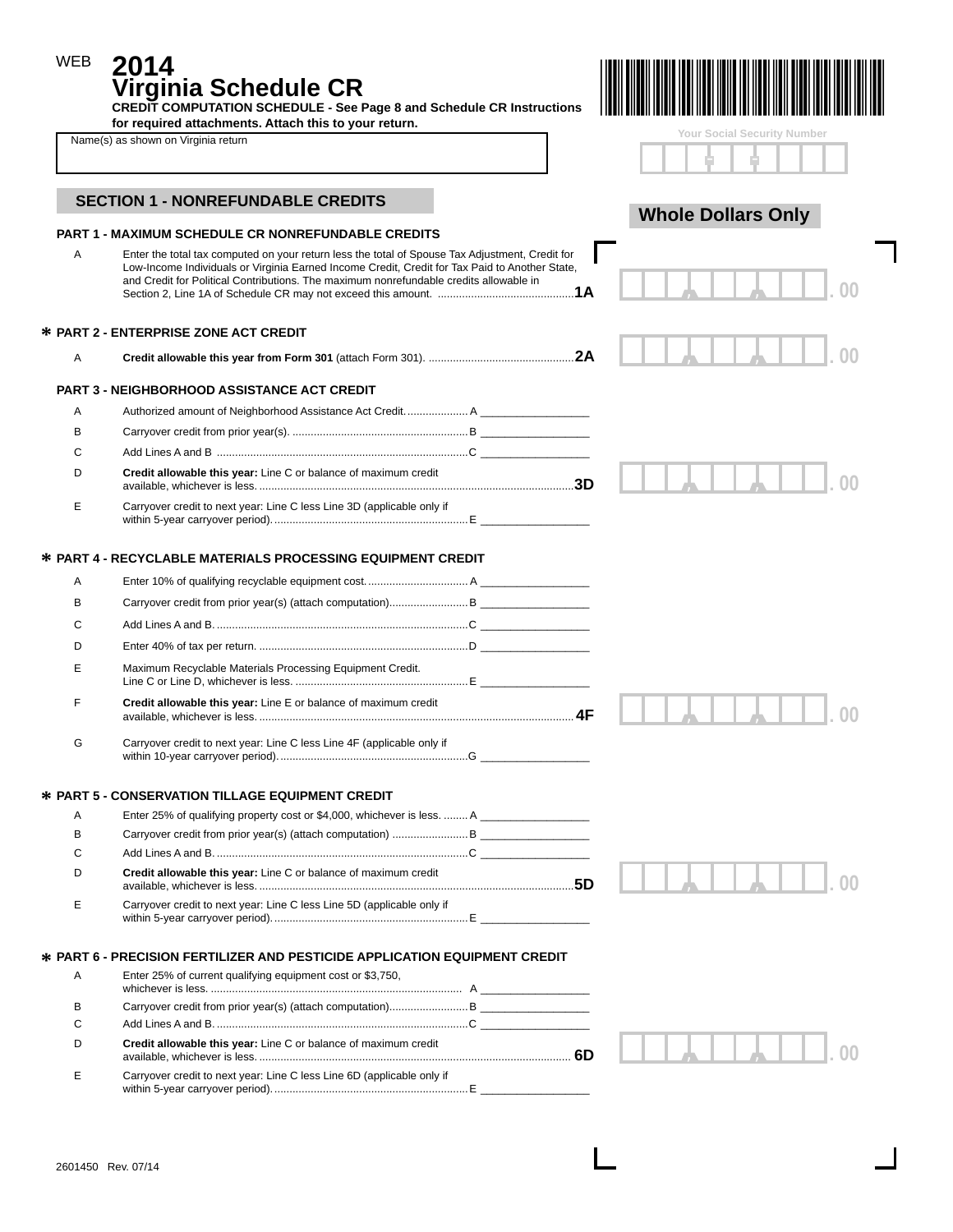| <b>WEB</b> | 2014 Schedule CR Page 2                                                                                                     | <b>Social Security Number</b> |  |
|------------|-----------------------------------------------------------------------------------------------------------------------------|-------------------------------|--|
|            | Name(s) as shown on Virginia return                                                                                         |                               |  |
| A          | <b>PART 7 - RENT REDUCTION PROGRAM CREDIT</b><br><b>EXPIRED - December 31, 2010.</b> A 2010                                 |                               |  |
| в          |                                                                                                                             |                               |  |
| С          |                                                                                                                             |                               |  |
| D          | Credit allowable this year: Line C or balance of maximum credit                                                             |                               |  |
| Е          | Carryover credit to next year: Line C less Line 7D (applicable only if                                                      |                               |  |
|            | * PART 8 - CLEAN-FUEL VEHICLE AND VEHICLE EMISSIONS TESTING EQUIPMENT CREDITS                                               |                               |  |
|            | <b>Clean-Fuel Vehicle and Qualified Electric Vehicle Credit</b>                                                             |                               |  |
| Α          | Qualifying Electric Vehicle - Enter 10% of the cost used to                                                                 |                               |  |
| В          |                                                                                                                             |                               |  |
| С          |                                                                                                                             |                               |  |
| D          | Credit allowable this year: Line C or balance of maximum credit                                                             |                               |  |
| E          | Carryover credit to next year: Line C less Line 8D (applicable only if                                                      |                               |  |
|            | <b>Vehicle Emissions Testing Equipment Credit</b>                                                                           |                               |  |
| F          | Enter 20% of the purchase or lease price paid during the year for                                                           |                               |  |
| G          |                                                                                                                             |                               |  |
| н          |                                                                                                                             |                               |  |
|            | Credit allowable this year: Line H or balance of maximum credit                                                             |                               |  |
| J          | Carryover credit to next year: Line H less Line 8I (applicable only                                                         |                               |  |
|            | <b>PART 9 - MAJOR BUSINESS FACILITY JOB TAX CREDIT</b>                                                                      |                               |  |
| A          | Current credit amount authorized by the Department of Taxation                                                              |                               |  |
| В          |                                                                                                                             |                               |  |
| С          |                                                                                                                             |                               |  |
| D          | <b>Credit allowable this year:</b> Line C or the balance of the maximum                                                     |                               |  |
| Е          | Carryover credit to next year: Line C less Line 9D                                                                          |                               |  |
| Α          | <b>☆ PART 10 - FOREIGN SOURCE RETIREMENT INCOME TAX CREDIT</b><br>Qualifying taxable income on which the tax in the foreign |                               |  |
| В          |                                                                                                                             |                               |  |
| С          | Qualifying tax paid to the foreign country.                                                                                 |                               |  |
|            |                                                                                                                             |                               |  |
| D          |                                                                                                                             |                               |  |
| Е          | Income percentage. Divide Line A by Line B. Compute to one decimal                                                          |                               |  |
| F          |                                                                                                                             |                               |  |
| G          | Credit allowable this year: Enter the lesser of Line C or Line F,                                                           |                               |  |
|            | <b>PART 11 - HISTORIC REHABILITATION TAX CREDIT</b>                                                                         |                               |  |
| A          |                                                                                                                             |                               |  |
| В          |                                                                                                                             |                               |  |
| C          |                                                                                                                             |                               |  |
| D          |                                                                                                                             |                               |  |
| E          | Credit allowable this year: Enter the amount from Line D or the                                                             |                               |  |
| F          | Carryover credit to next year: Line D less<br>Line 11E. (applicable only within 10-year carryover period) F                 |                               |  |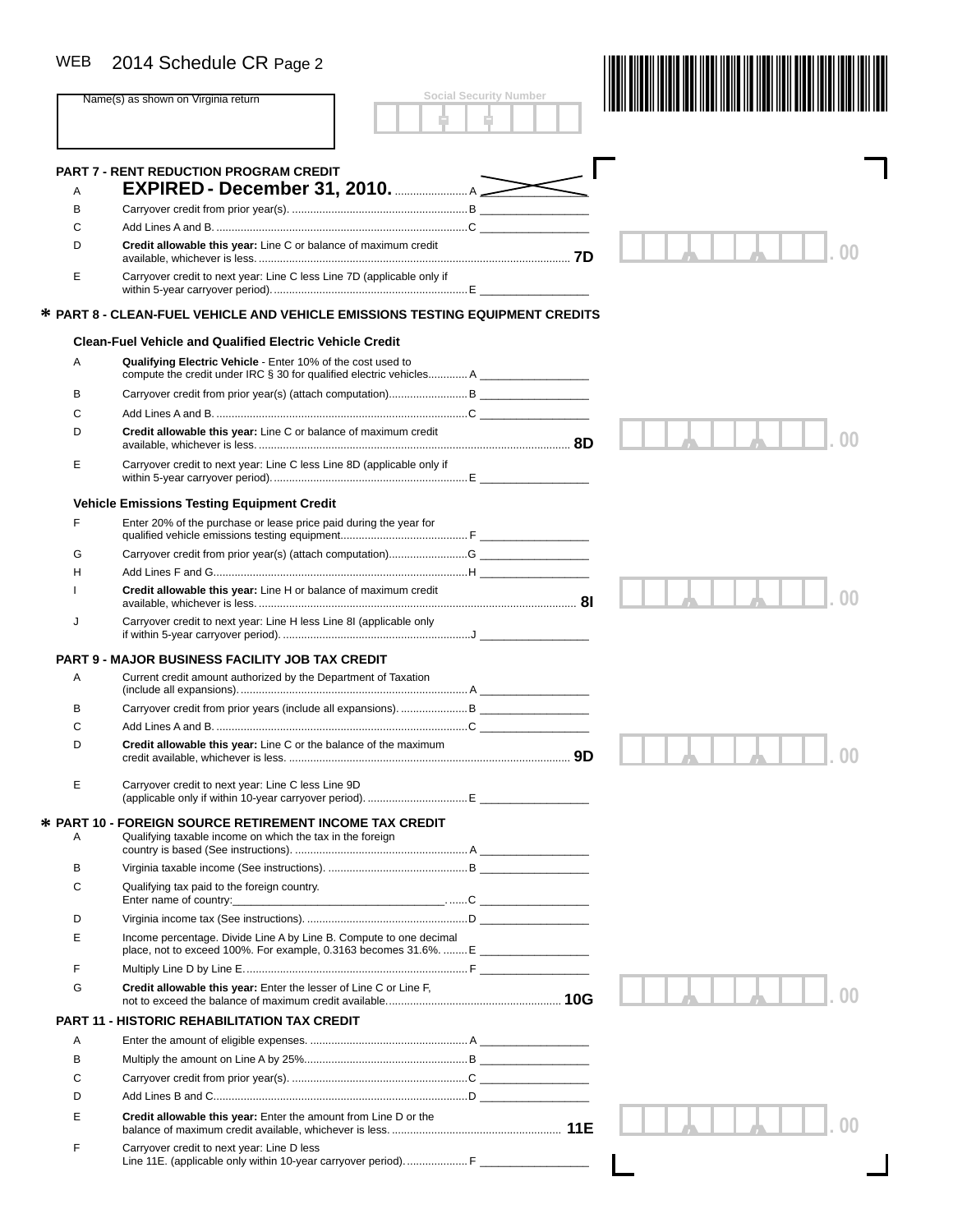| <b>WEB</b> | 2014 Schedule CR Page 3                                                                                                                                                 |                               |     |  |
|------------|-------------------------------------------------------------------------------------------------------------------------------------------------------------------------|-------------------------------|-----|--|
|            | Name(s) as shown on Virginia return                                                                                                                                     | <b>Social Security Number</b> |     |  |
|            |                                                                                                                                                                         |                               |     |  |
|            | <b>PART 12 - DAY-CARE FACILITY INVESTMENT TAX CREDIT</b>                                                                                                                |                               |     |  |
| A          | EXPIRED - December 31, 2013.                                                                                                                                            |                               |     |  |
| B          |                                                                                                                                                                         |                               |     |  |
| C          |                                                                                                                                                                         |                               |     |  |
| D          | Credit allowable this year: Enter the amount from Line C or the                                                                                                         |                               |     |  |
| Е          | Carryover credit to next year: Line C less Line 12D (applicable only                                                                                                    |                               |     |  |
|            | <b>PART 13 - LOW-INCOME HOUSING CREDIT</b>                                                                                                                              |                               |     |  |
| A          |                                                                                                                                                                         |                               |     |  |
| в          |                                                                                                                                                                         |                               |     |  |
| C          |                                                                                                                                                                         |                               |     |  |
| D          | Credit allowable this year: Enter amount from Line C or                                                                                                                 |                               |     |  |
| Е          | Carryover credit to next year: Line C less Line 13D                                                                                                                     |                               |     |  |
|            | <b>PART 14 - RESERVED FOR FUTURE USE</b>                                                                                                                                |                               |     |  |
|            | <b>PART 15 - QUALIFIED EQUITY AND SUBORDINATED DEBT INVESTMENTS TAX CREDIT</b><br><b>SPOUSE</b>                                                                         |                               | YOU |  |
| Α          | Credit amount authorized by the                                                                                                                                         |                               |     |  |
| в          |                                                                                                                                                                         |                               |     |  |
| C          |                                                                                                                                                                         |                               |     |  |
| D          | Credit(s) allowable this year:<br>Your credit: Enter the amount from Line C, YOU column or the<br>balance of maximum credit available, whichever is less (not to exceed |                               |     |  |
|            | Be sure to claim the proper credit on the total lines                                                                                                                   |                               |     |  |
| E          | Spouse's credit: Enter the amount from Line C, SPOUSE column or the<br>balance of maximum credit available, whichever is less (not to exceed                            |                               |     |  |
| F          | Carryover credit to next year:                                                                                                                                          |                               |     |  |

#### **PART 16 - WORKER RETRAINING TAX CREDIT**

Line C less Line 15D and/or Line 15E (applicable

| Α | Enter amount of Worker Retraining Tax Credit authorized by the                                                                                                                                       |     |
|---|------------------------------------------------------------------------------------------------------------------------------------------------------------------------------------------------------|-----|
| в |                                                                                                                                                                                                      |     |
| C |                                                                                                                                                                                                      |     |
| D | Credit allowable this year: Enter the amount from Line C or the                                                                                                                                      | 16D |
| Е | Carryover credit to next year: Line C less Line 16D                                                                                                                                                  |     |
| A | * PART 17 - WASTE MOTOR OIL BURNING EQUIPMENT CREDIT<br>Enter 50% of the purchase price paid during the taxable year for<br>equipment used exclusively for burning waste motor oil at your facilityA |     |

only within 15-year carryover period). ................. \_\_\_\_\_\_\_\_\_\_\_\_\_\_\_\_\_\_ \_\_\_\_\_\_\_\_\_\_\_\_\_\_\_\_\_

| Credit allowable this year: Enter the amount from Line A, up to |
|-----------------------------------------------------------------|
|                                                                 |

*, ,* **. 00**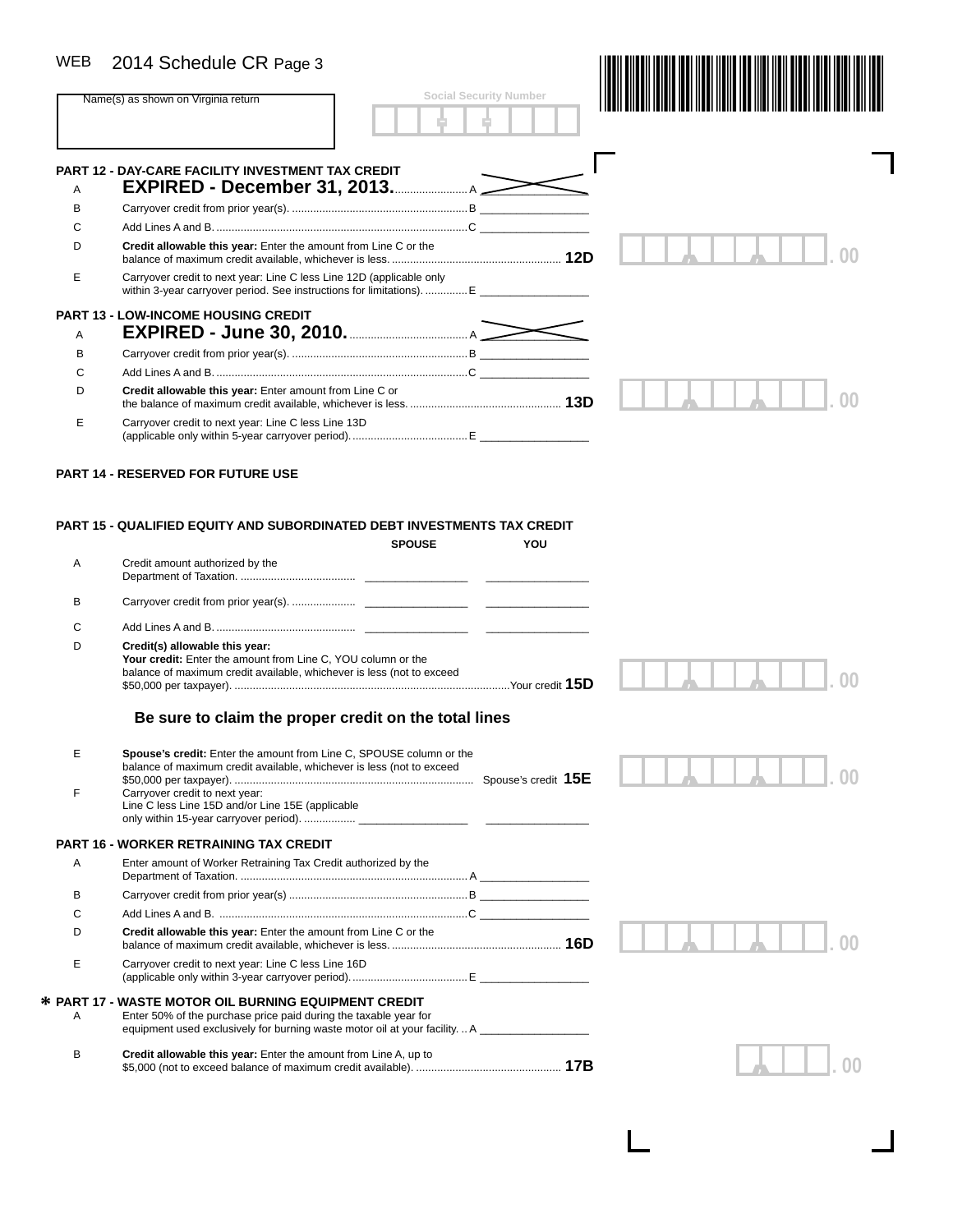#### WEB

|        | 2014 Schedule CR Page 4<br>Name(s) as shown on Virginia return                                                                                                                                                                                                                                 | <b>Social Security Number</b> |  |
|--------|------------------------------------------------------------------------------------------------------------------------------------------------------------------------------------------------------------------------------------------------------------------------------------------------|-------------------------------|--|
|        |                                                                                                                                                                                                                                                                                                |                               |  |
|        | <b>PART 18 - CREDIT FOR PURCHASE OF LONG-TERM CARE INSURANCE</b>                                                                                                                                                                                                                               |                               |  |
|        | ** For policies purchased 1/1/2009 - 12/31/2013 only **<br>This credit was repealed for taxable years beginning on or after                                                                                                                                                                    |                               |  |
|        | January 1, 2014. Long-Term care insurance tax credits earned<br>and unclaimed prior to January 1, 2014, may be computed and<br>claimed below. If filing a joint or combined return and you and<br>your spouse have separate policies, report total premium<br>payments for policies purchased. |                               |  |
|        | Enter the date the policy was issued to you. Issue date must be                                                                                                                                                                                                                                |                               |  |
|        | Enter the date the policy was issued to your spouse. Issue date must be                                                                                                                                                                                                                        |                               |  |
| Α      | Enter the amount of the premiums paid for the first 12 months of<br>coverage.                                                                                                                                                                                                                  |                               |  |
| в      |                                                                                                                                                                                                                                                                                                |                               |  |
| C<br>D | Enter total amount of credits claimed for this policy in prior years C<br>Subtract Line C from Line B. This is the maximum amount of credit<br>that you may claim for 2014. If Line C is greater than or equal to Line                                                                         |                               |  |
| E      | Credit allowable this year: Enter the amount from Line D or the                                                                                                                                                                                                                                |                               |  |
| F      | Carryover credit to next year: Line D less                                                                                                                                                                                                                                                     |                               |  |
|        | <b>PART 19 - BIODIESEL AND GREEN DIESEL FUELS TAX CREDIT</b>                                                                                                                                                                                                                                   |                               |  |
| A      | Enter the amount of Biodiesel and Green Diesel Fuels Tax Credit authorized<br>by the Virginia Department of Taxation or the amount transferred to you                                                                                                                                          |                               |  |
| в      |                                                                                                                                                                                                                                                                                                |                               |  |
| C      |                                                                                                                                                                                                                                                                                                |                               |  |
| D      |                                                                                                                                                                                                                                                                                                |                               |  |
| Е      |                                                                                                                                                                                                                                                                                                |                               |  |
| F      | Credit allowable this year: Enter the amount from Line E                                                                                                                                                                                                                                       |                               |  |
| G      | Carryover credit to next year: Line E less Line 19F                                                                                                                                                                                                                                            |                               |  |
|        | <b>PART 20 - LIVABLE HOME TAX CREDIT</b>                                                                                                                                                                                                                                                       |                               |  |
| Α      | Enter the amount of the Livable Home Tax Credit authorized by the                                                                                                                                                                                                                              |                               |  |
| в      |                                                                                                                                                                                                                                                                                                |                               |  |
| C      |                                                                                                                                                                                                                                                                                                |                               |  |
| D      | Credit allowable this year: Enter the amount from Line C                                                                                                                                                                                                                                       |                               |  |
| Е      | Carryover credit to next year: Line C less Line 20D                                                                                                                                                                                                                                            |                               |  |
|        | <b>PART 21 - RIPARIAN WATERWAY BUFFER TAX CREDIT</b>                                                                                                                                                                                                                                           |                               |  |
| Α      | Enter the amount of Riparian Waterway Buffer Tax Credit                                                                                                                                                                                                                                        |                               |  |
| в      |                                                                                                                                                                                                                                                                                                |                               |  |
| C      |                                                                                                                                                                                                                                                                                                |                               |  |
| D      | Credit allowable this year: Enter the amount from Line C                                                                                                                                                                                                                                       |                               |  |
| Е      | Carryover credit to next year: Line C less Line 21D                                                                                                                                                                                                                                            |                               |  |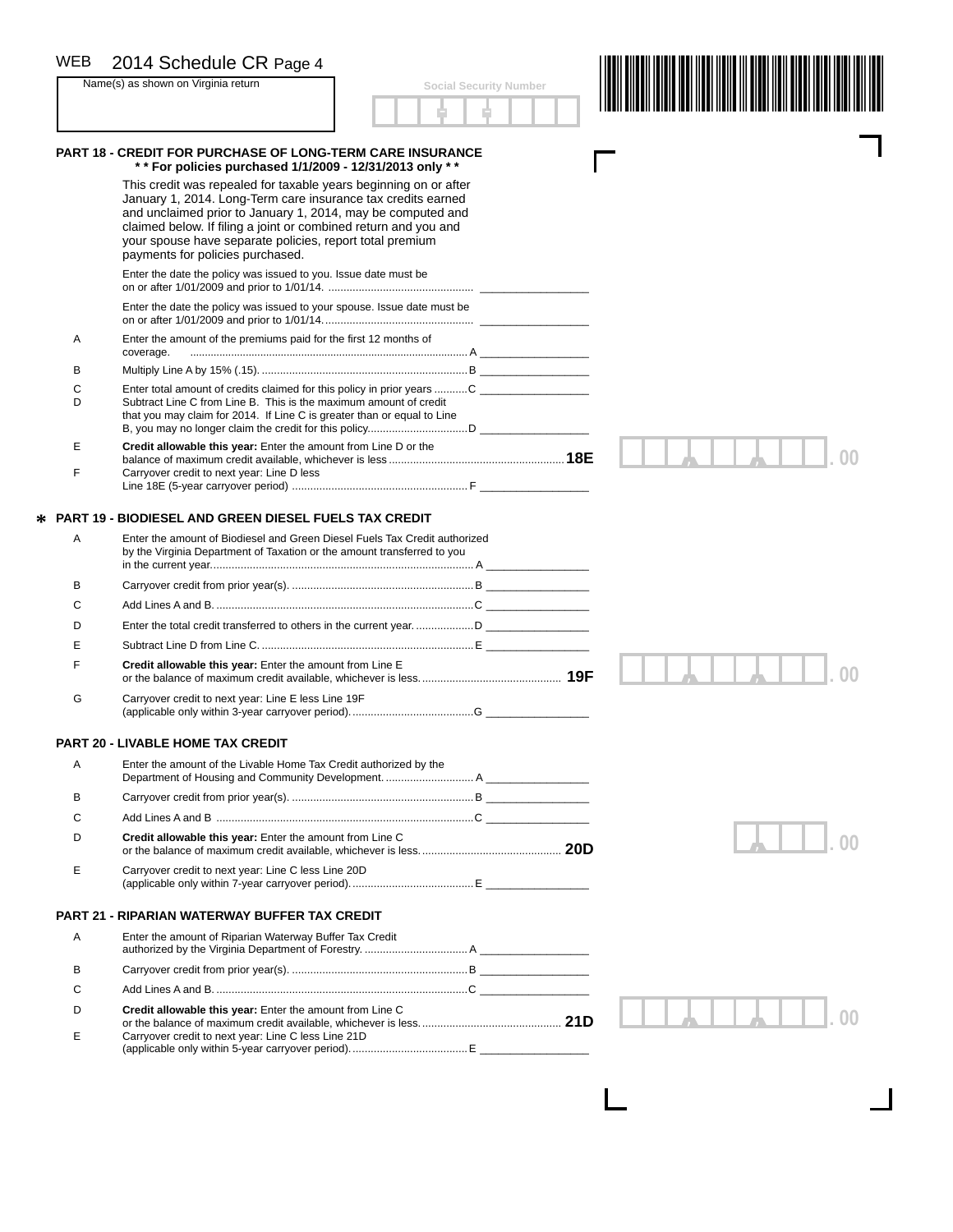|   | Name(s) as shown on Virginia return<br>PART 22 - LAND PRESERVATION TAX CREDIT<br>Credit amount authorized or the amount<br>transferred to you and/or spouse in the | <b>SPOUSE</b> | <b>Social Security Number</b> |  |
|---|--------------------------------------------------------------------------------------------------------------------------------------------------------------------|---------------|-------------------------------|--|
|   |                                                                                                                                                                    |               |                               |  |
|   |                                                                                                                                                                    |               |                               |  |
|   |                                                                                                                                                                    |               | YOU                           |  |
| Α |                                                                                                                                                                    |               |                               |  |
| в |                                                                                                                                                                    |               |                               |  |
| С |                                                                                                                                                                    |               |                               |  |
| D | Total credit transferred to others in                                                                                                                              |               |                               |  |
| Е |                                                                                                                                                                    |               |                               |  |
| F | Credit(s) allowable this year:                                                                                                                                     |               |                               |  |
|   | Your credit: Enter the amount from Line E, YOU column<br>or the balance of maximum credit available, whichever is less                                             |               |                               |  |
|   | Be sure to claim the proper credit on the total lines.                                                                                                             |               |                               |  |
| G | Spouse's credit: Enter the amount from Line E, SPOUSE column<br>or the balance of maximum credit available, whichever is less                                      |               |                               |  |
| н | Carryover credit to next year: Line E less<br>Line 22F and/or Line 22G (see instructions).                                                                         |               |                               |  |
|   | PART 23 - COMMUNITY OF OPPORTUNITY TAX CREDIT                                                                                                                      |               |                               |  |
| Α | Enter the amount of credit authorized by the                                                                                                                       |               |                               |  |
|   |                                                                                                                                                                    |               |                               |  |
| в |                                                                                                                                                                    |               |                               |  |
| C |                                                                                                                                                                    |               |                               |  |
| D | Credit allowable this year: Enter amount from Line C or                                                                                                            |               |                               |  |
| Е | Carryover credit to next year: Line C less Line 23D                                                                                                                |               |                               |  |
|   | <b>PART 24 - GREEN JOBS CREATION TAX CREDIT</b>                                                                                                                    |               |                               |  |
| Α | Enter the total eligible credit amount for each green job                                                                                                          |               |                               |  |
| в |                                                                                                                                                                    |               |                               |  |
| С |                                                                                                                                                                    |               |                               |  |
| D | Credit allowable this year: Enter the amount from Line C                                                                                                           |               |                               |  |
| Е | Carryover credit to next year: Line C less Line 24D                                                                                                                |               |                               |  |
|   | <b>PART 25 - RESERVED FOR FUTURE USE</b>                                                                                                                           |               |                               |  |
|   | PART 26 - FARM WINERIES AND VINEYARDS TAX CREDIT                                                                                                                   |               |                               |  |
| Α | Enter the total eligible credit amount authorized by                                                                                                               |               |                               |  |
| В |                                                                                                                                                                    |               |                               |  |
| С |                                                                                                                                                                    |               |                               |  |
| D | Credit allowable this year: Enter the amount from Line C                                                                                                           |               |                               |  |
| Е | Carryover credit to next year: Line C less Line 26D                                                                                                                |               |                               |  |

 $\Box$ 

 $\mathbf{I}$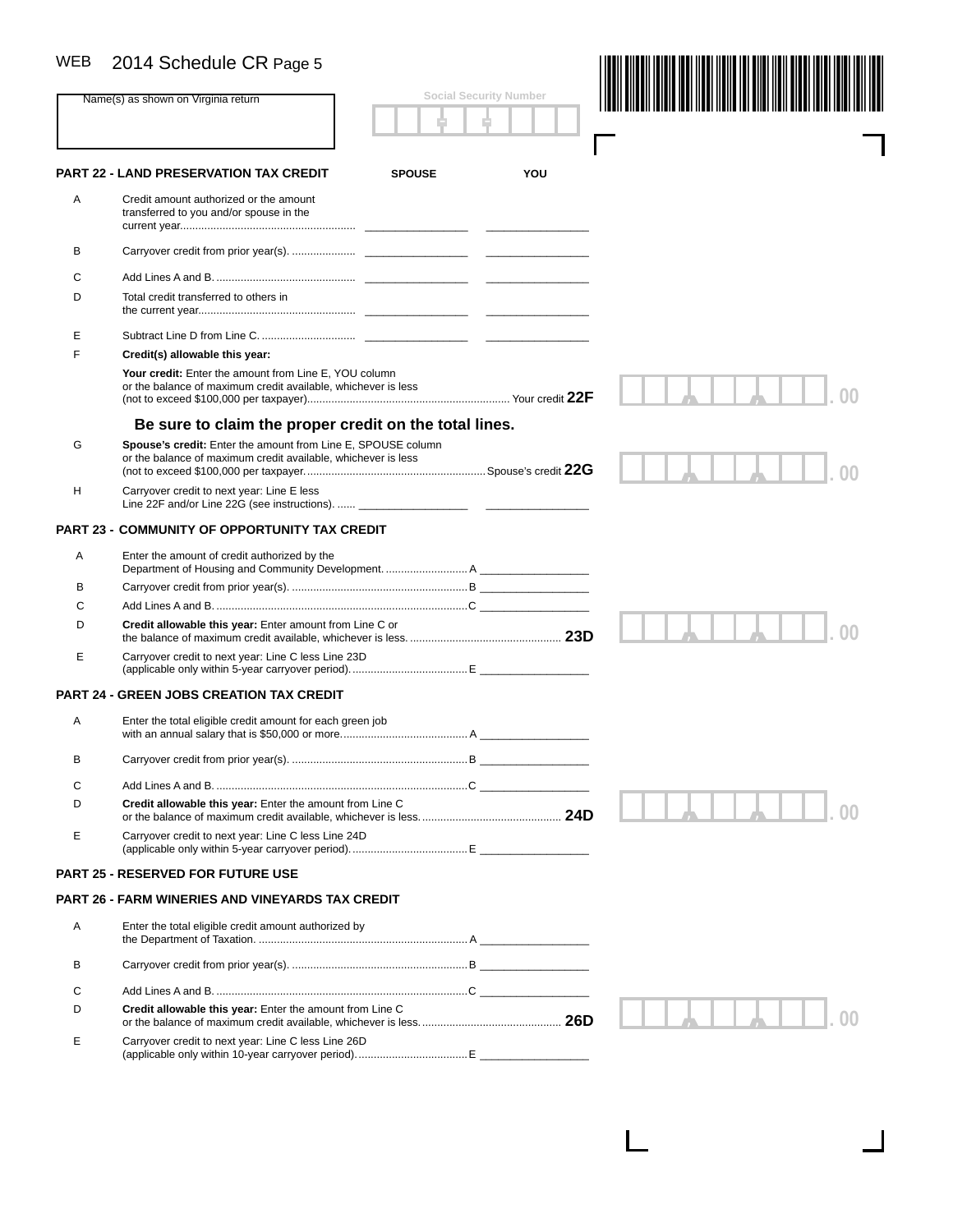| <b>WEB</b> | 2014 Schedule CR Page 6                                        |                               |    |
|------------|----------------------------------------------------------------|-------------------------------|----|
|            | Name(s) as shown on Virginia return                            | <b>Social Security Number</b> |    |
|            |                                                                |                               |    |
|            | <b>PART 27 - INTERNATIONAL TRADE FACILITY TAX CREDIT</b>       |                               |    |
| Α          | Enter the total eligible credit amount authorized by           |                               |    |
| В          |                                                                |                               |    |
| C          |                                                                |                               |    |
| D          |                                                                |                               |    |
| Е          | Maximum International Trade Facility Tax Credit: Enter the     |                               |    |
| F          | Credit allowable this year: Enter the amount from Line E       |                               |    |
| G          | Carryover credit to next year: Line C less Line 27F            |                               |    |
|            | <b>PART 28 - PORT VOLUME INCREASE TAX CREDIT</b>               |                               |    |
| Α          | Enter the total eligible credit amount authorized by           |                               |    |
| В          |                                                                |                               |    |
| C          |                                                                |                               |    |
| D          | Credit allowable this year: Enter the amount from Line C       |                               |    |
| Е          | Carryover credit to next year: Line C less Line 28D            |                               |    |
|            | <b>PART 29 - BARGE AND RAIL USAGE TAX CREDIT</b>               |                               |    |
| Α          | Enter the total eligible credit amount authorized by           |                               |    |
| В          |                                                                |                               |    |
| C          |                                                                |                               |    |
| D          | Credit allowable this year: Enter the amount from Line C       |                               |    |
| Е          | Carryover credit to next year: Line C less Line 29D            |                               |    |
|            | <b>PART 30 - RESEARCH AND DEVELOPMENT EXPENSES TAX CREDIT</b>  |                               |    |
| Α          | Enter the total eligible credit amount authorized by           |                               |    |
| В          | Reserved for future use                                        |                               |    |
| C          | Reserved for future use                                        |                               |    |
| D          | Credit allowable this year: Enter the amount from Line A       |                               |    |
|            | <b>PART 31 - TELEWORK EXPENSES TAX CREDIT</b>                  |                               |    |
| Α          | Enter the amount of Telework Expenses Tax Credit authorized by |                               |    |
| в          | Credit allowable this year: Enter amount from Line A or the    |                               | OC |

L

Ш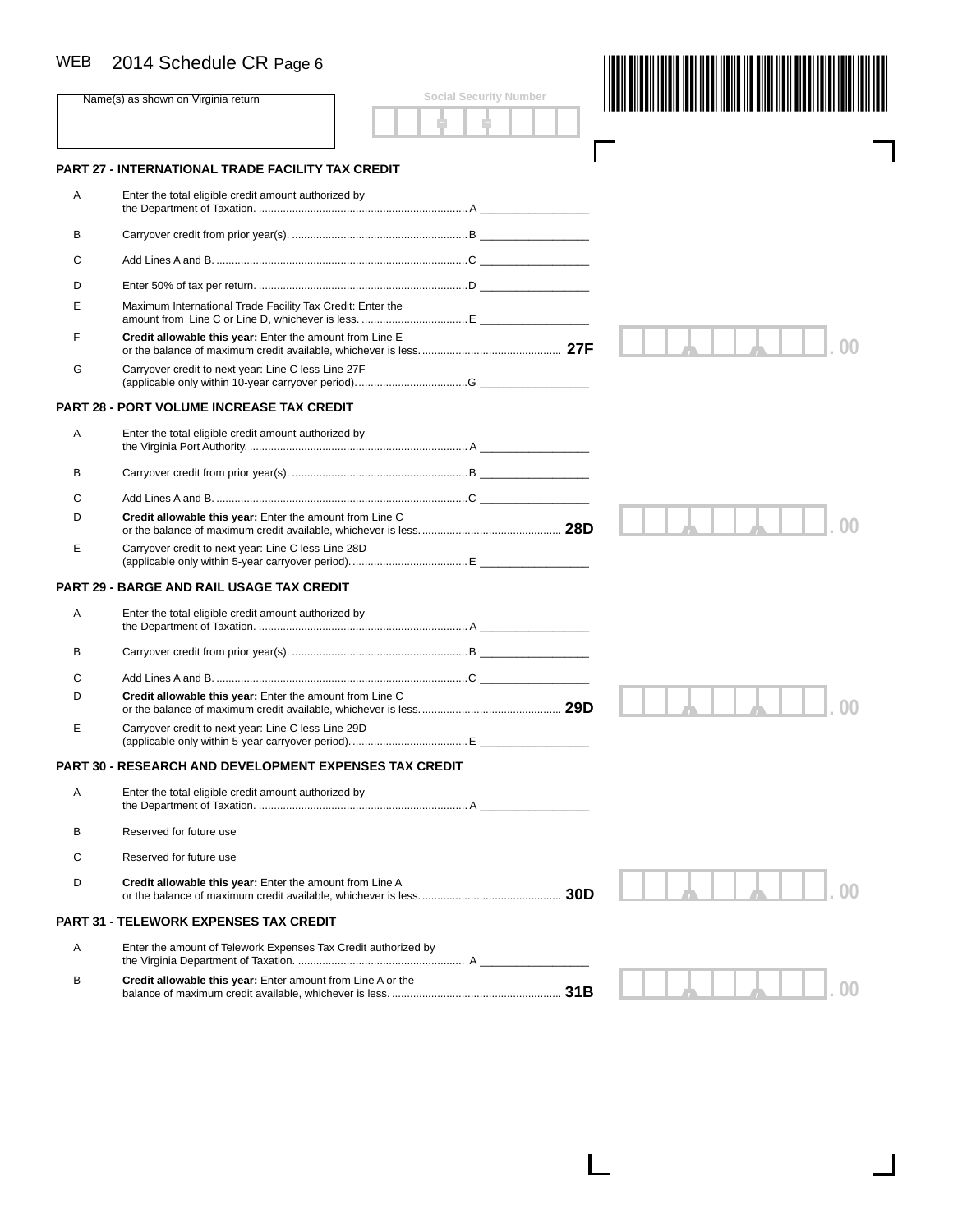| WEB | 2014 Schedule CR Page 7                                                                                                                                                |                               |          |
|-----|------------------------------------------------------------------------------------------------------------------------------------------------------------------------|-------------------------------|----------|
|     | Name(s) as shown on Virginia return                                                                                                                                    | <b>Social Security Number</b> |          |
|     | <b>PART 32 - EDUCATION IMPROVEMENT SCHOLARSHIPS TAX CREDIT</b>                                                                                                         |                               |          |
| Α   | Enter the total eligible credit amount authorized by                                                                                                                   |                               |          |
| в   |                                                                                                                                                                        |                               |          |
| С   |                                                                                                                                                                        |                               |          |
| D   | Credit allowable this year: Enter the amount from Line C                                                                                                               |                               |          |
| Е   | Carryover credit to next year: Line C less Line D                                                                                                                      |                               |          |
|     | <b>SECTION 2 - TOTAL NONREFUNDABLE CREDITS</b>                                                                                                                         |                               |          |
|     | <b>PART 1 - TOTAL NONREFUNDABLE CREDITS</b>                                                                                                                            |                               |          |
| А.  | Add Lines 2A, 3D, 4F, 5D, 6D, 7D, 8D, 8I, 9D, 10G, 11E, 12D, 13D, 15D, 15E, 16D, 17B,<br>18E, 19F, 20D, 21D, 22F, 22G, 23D, 24D, 26D, 27F, 28D, 29D, 30D, 31B, and 32D |                               |          |
|     | (if you claimed more than the maximum allowed nonrefundable credits,                                                                                                   |                               |          |
|     |                                                                                                                                                                        |                               |          |
|     | <b>SECTION 3 - REFUNDABLE CREDITS</b>                                                                                                                                  |                               |          |
|     | * PART 1 - COALFIELD EMPLOYMENT ENHANCEMENT and VIRGINIA COAL EMPLOYMENT<br>AND PRODUCTION INCENTIVE TAX CREDITS                                                       |                               |          |
| Α   | 100% Coalfield Employment Enhancement and/or Virginia Coal Employment                                                                                                  |                               |          |
|     | and Production Incentive Tax Credits from Line 2 of your 2014 Schedule 306B 1A                                                                                         |                               |          |
| в   |                                                                                                                                                                        |                               |          |
|     |                                                                                                                                                                        |                               |          |
| С   |                                                                                                                                                                        |                               |          |
| D   | <b>Total Coal Related Tax Credits</b>                                                                                                                                  |                               |          |
| E   | 2014 Coalfield Employment Enhancement Tax Credit to be applied<br>toward your 2017 return: Enter the amount from Line 11 of your 2014 Form 3061E                       |                               | $\Omega$ |
|     | <b>PART 2 - MOTION PICTURE PRODUCTION TAX CREDIT</b>                                                                                                                   |                               |          |
| A   |                                                                                                                                                                        |                               |          |
|     | * PART 3 - AGRICULTURAL BEST MANAGEMENT PRACTICES TAX CREDIT                                                                                                           |                               |          |
| Α   | Enter amount of credit authorized by the Department of Conservation and Recreation. 3A                                                                                 |                               |          |
|     | <b>PART 4 - RESEARCH AND DEVELOPMENT EXPENSES TAX CREDIT</b>                                                                                                           |                               |          |
| A   | Enter amount of Research and Development Expenses Tax Credit authorized by the                                                                                         | .4A                           |          |
|     | <b>SECTION 4 - TOTAL REFUNDABLE CREDITS</b>                                                                                                                            |                               |          |
|     | <b>PART 1 - TOTAL REFUNDABLE CREDITS</b>                                                                                                                               |                               |          |
| Α   | Add Section 3, Part 1 - Line 1D, Part 2 - Line 2A, Part 3 - Line 3A and                                                                                                |                               |          |
|     | <b>SECTION 5 - TOTAL CURRENT YEAR CREDITS</b>                                                                                                                          |                               |          |
|     | <b>PART 1 - TOTAL CURRENT YEAR CREDITS</b>                                                                                                                             |                               |          |
| Α   | Total credits allowable this year. Enter the total of Section 2, Line 1A<br>and Section 4, Part 1 - Line 1A here and on Line 27 of Form 760, Line 27 of                |                               |          |